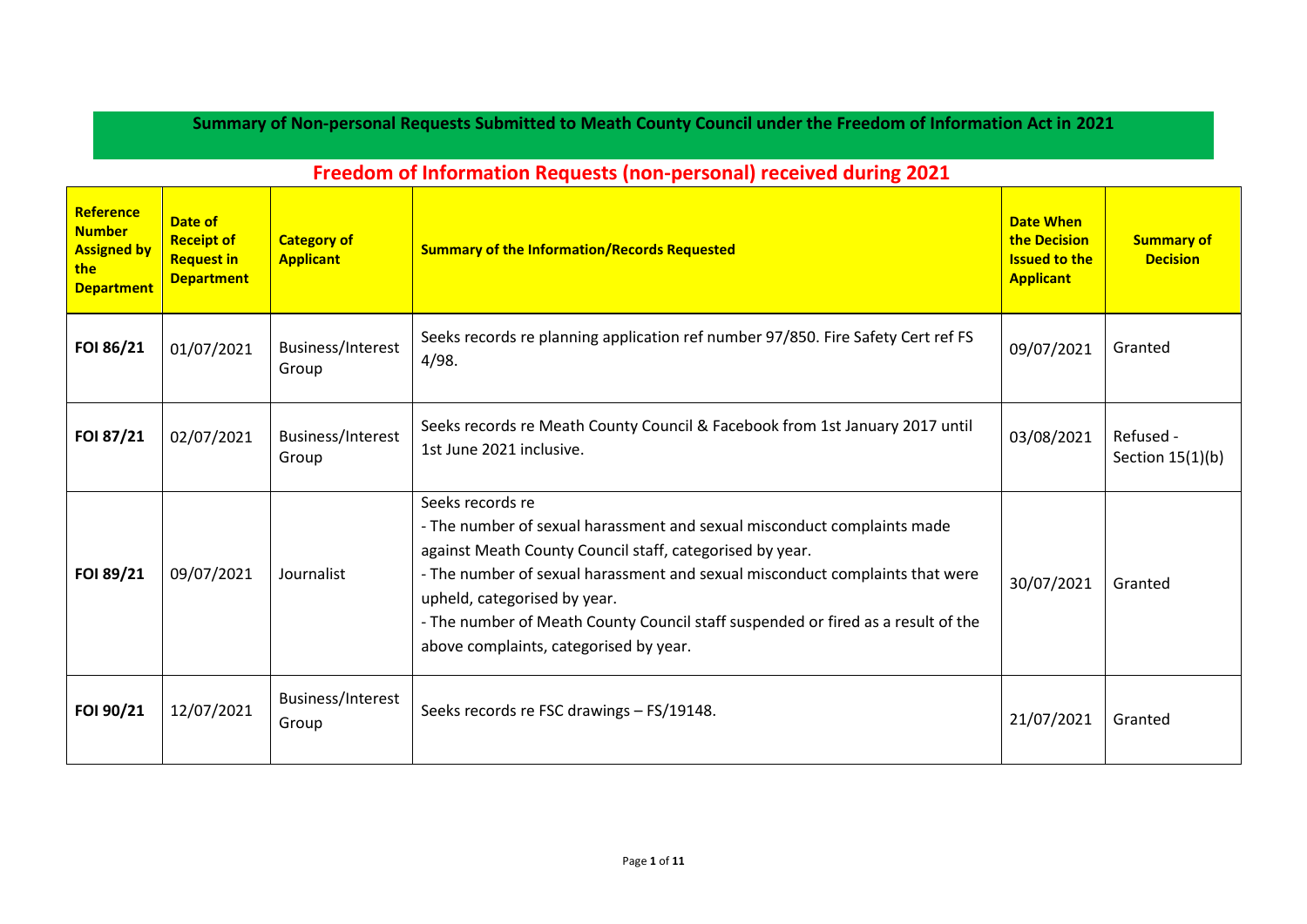| <b>Reference</b><br><b>Number</b><br><b>Assigned by</b><br>the<br><b>Department</b> | Date of<br><b>Receipt of</b><br><b>Request in</b><br><b>Department</b> | <b>Category of</b><br><b>Applicant</b> | <b>Summary of the Information/Records Requested</b>                                                                                                                                                                                                                                                                                                                                                                      | <b>Date When</b><br>the Decision<br><b>Issued to the</b><br><b>Applicant</b> | <b>Summary of</b><br><b>Decision</b> |
|-------------------------------------------------------------------------------------|------------------------------------------------------------------------|----------------------------------------|--------------------------------------------------------------------------------------------------------------------------------------------------------------------------------------------------------------------------------------------------------------------------------------------------------------------------------------------------------------------------------------------------------------------------|------------------------------------------------------------------------------|--------------------------------------|
| FOI 92/21                                                                           | 12/07/2021                                                             | Journalist                             | Seeks records re the number of people currently on your council disability housing<br>waiting list figures, broken down by:<br>• Category of disability, ie: Physical disability, mental health disability, intellectual<br>disability, sensory disability, other disabilities.<br>• Length of time on the waiting list, ie: <6 months, 6-12 months, 1-2 years, 2-3<br>years, 3-4 years, 4-5 years, 5-7 years, >7 years. | 10/08/2021                                                                   | Granted                              |
| FOI 93/21                                                                           | 14/07/2021                                                             | Journalist                             | Seeks memos and management letters sent and received between the Local<br>Government Auditor and the Council Chief Executive, between 1 January 2021 to<br>present.                                                                                                                                                                                                                                                      | 05/08/2021                                                                   | Granted                              |
| FOI 94/21                                                                           | 14/07/2021                                                             | Journalist                             | Seeks the following:<br>• Copies of any correspondence between the Council and Pavee Point / The Irish<br>Traveller Movement regarding Traveller accommodation, between 1 January 2021<br>to present.<br>• Copies of any internal correspondence in local authority Traveller<br>accommodation unit regarding same, from 1 March 2021 to present.                                                                        | 10/08/2021                                                                   | Refused -<br>Section 37(1)           |
| FOI 95/21                                                                           | 19/07/2021                                                             | Business/Interest<br>Group             | Seeks records re FS16099, FS10116 and FS10117                                                                                                                                                                                                                                                                                                                                                                            | 11/08/2021                                                                   | Granted                              |
| FOI 96/21                                                                           | 19/07/2021                                                             | Other                                  | Seeks a list of all road opening permissions granted in the last six years.                                                                                                                                                                                                                                                                                                                                              | 19/07/2021                                                                   | Refused -<br>Section $15(1)(b)$      |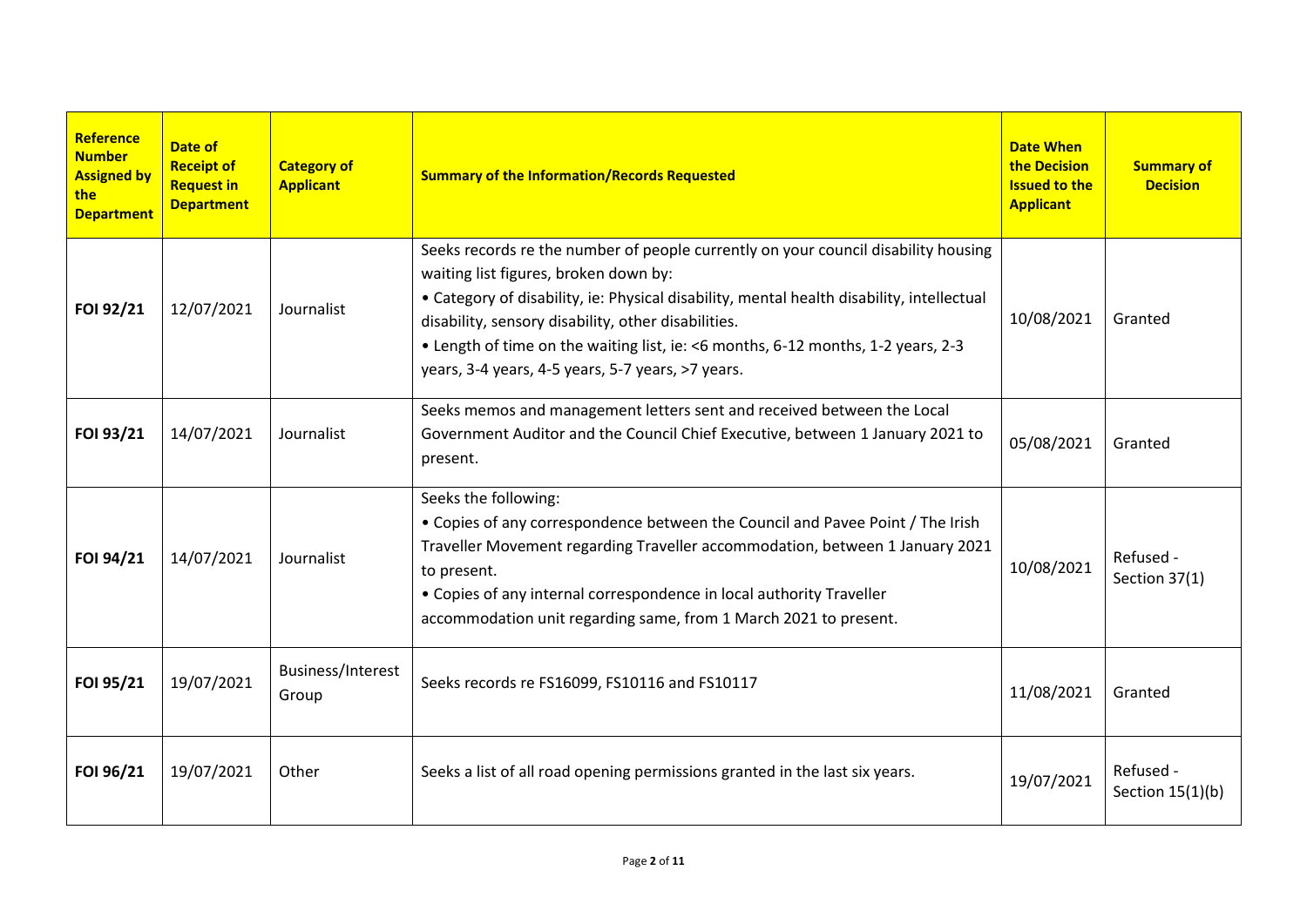| Reference<br><b>Number</b><br><b>Assigned by</b><br>the<br><b>Department</b> | Date of<br><b>Receipt of</b><br><b>Request in</b><br><b>Department</b> | <b>Category of</b><br><b>Applicant</b> | <b>Summary of the Information/Records Requested</b>                                                                                                           | <b>Date When</b><br>the Decision<br><b>Issued to the</b><br><b>Applicant</b> | <b>Summary of</b><br><b>Decision</b> |
|------------------------------------------------------------------------------|------------------------------------------------------------------------|----------------------------------------|---------------------------------------------------------------------------------------------------------------------------------------------------------------|------------------------------------------------------------------------------|--------------------------------------|
| FOI 97/21                                                                    | 10/08/2021                                                             | Other                                  | Seeks records re the number of vacant properties per municipal district and area<br>of choice and how long they are currently vacant.                         | 07/09/2021                                                                   | Granted                              |
| FOI 100/21                                                                   | 27/07/2021                                                             | Business/Interest<br>Group             | Seeks records re official and non-official sites for traveller accommodation.                                                                                 | 20/08/2021                                                                   | Granted                              |
| FOI 101/21                                                                   | 28/07/2021                                                             | Other                                  | Seeks records re installation of a Yield road sign in Oakleigh Estate.                                                                                        | 25/08/2021                                                                   | Granted                              |
| FOI 108/21                                                                   | 12/08/2021                                                             | Business/Interest<br>Group             | Seeks records re NT30005, FS970041, FS970044 and FS 05/119.                                                                                                   | 06/09/2021                                                                   | <b>Part Granted</b>                  |
| FOI 109/21                                                                   | 13/08/2021                                                             | Business/Interest<br>Group             | Seeks records re FS/10065.                                                                                                                                    | 14/09/2021                                                                   | Granted                              |
| FOI 111/21                                                                   | 17/08/2021                                                             | Business/Interest<br>Group             | Seeks records re notices issued pursuant to s.10 of the Housing (Miscellaneous<br>Provisions) Act 1992 (as amended) ("Section 10 Notices") from 2016 to date. | 17/09/2021                                                                   | Granted                              |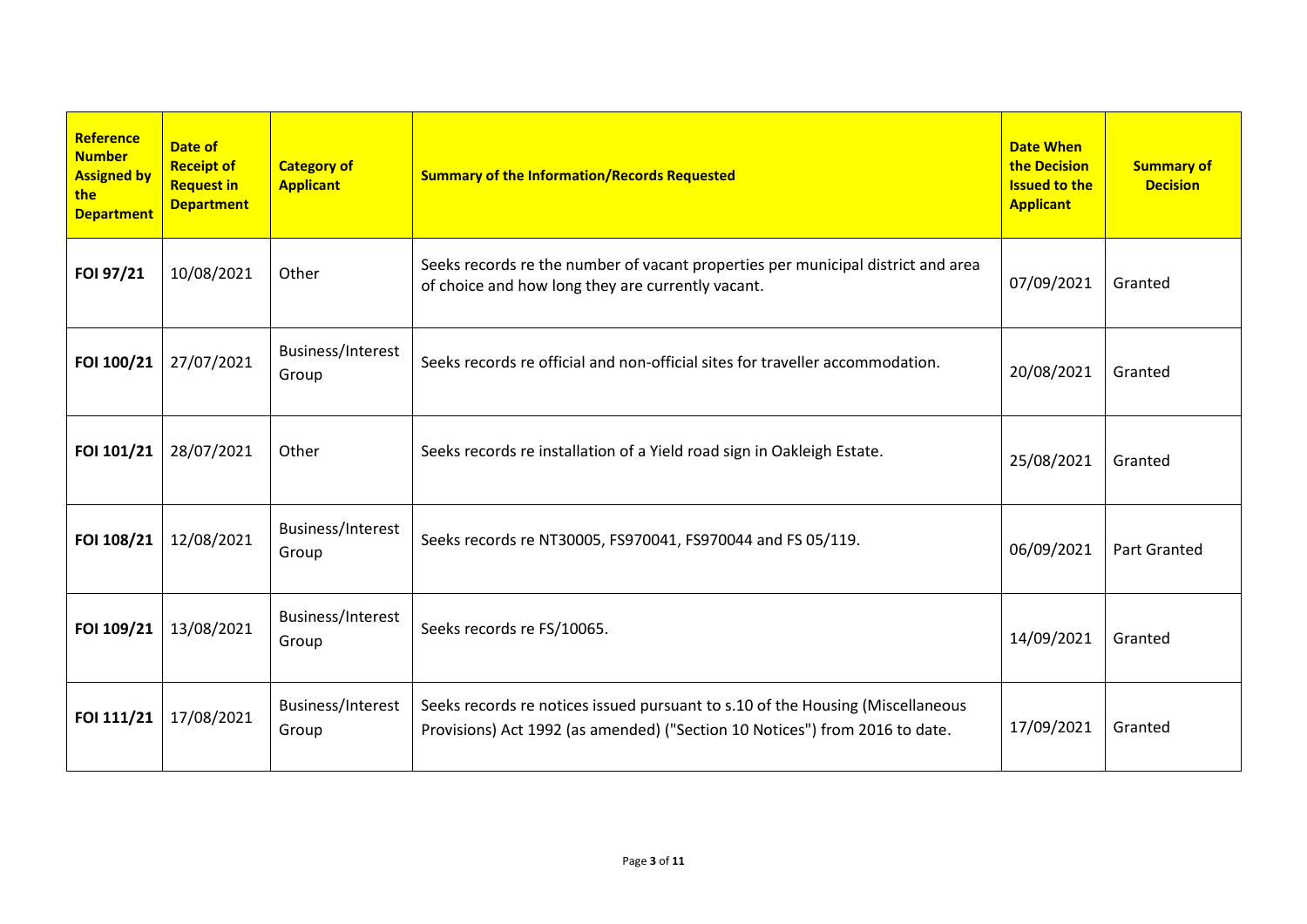| Reference<br><b>Number</b><br><b>Assigned by</b><br>the<br><b>Department</b> | Date of<br><b>Receipt of</b><br><b>Request in</b><br><b>Department</b> | <b>Category of</b><br><b>Applicant</b> | <b>Summary of the Information/Records Requested</b>                                                                                                                                                                                                                                                                                                                                                                | <b>Date When</b><br>the Decision<br><b>Issued to the</b><br><b>Applicant</b> | <b>Summary of</b><br><b>Decision</b>                  |
|------------------------------------------------------------------------------|------------------------------------------------------------------------|----------------------------------------|--------------------------------------------------------------------------------------------------------------------------------------------------------------------------------------------------------------------------------------------------------------------------------------------------------------------------------------------------------------------------------------------------------------------|------------------------------------------------------------------------------|-------------------------------------------------------|
| FOI 113/21                                                                   | 31/08/2021                                                             | Journalist                             | Seeks records re internal audit reports finalised between 31 August, 2020 and 31<br>August, 2021.                                                                                                                                                                                                                                                                                                                  | 10/09/2021                                                                   | <b>Part Granted</b>                                   |
| FOI 114/21                                                                   | 31/08/2021                                                             | Journalist                             | Seeks records re LED street lights for 2020 and 2021.                                                                                                                                                                                                                                                                                                                                                              | 27/09/2021                                                                   | Granted                                               |
| FOI 116/21                                                                   | 02/09/2021                                                             | Business/Interest<br>Group             | Seeks records re FS 11-093 and DAC 11-069.                                                                                                                                                                                                                                                                                                                                                                         | 28/09/2021                                                                   | Granted                                               |
| FOI 117/21                                                                   | 02/09/2021                                                             | Business/Interest<br>Group             | a copy of any inspection or condition reports related to the following property:<br>https://www.irishtimes.com/news/environment/historic-navan-building-could-<br>become-empty-ruin-after-roof-collapse-1.4654405<br>a copy of any business case, proposal, cost-benefit analysis or any other such<br>record with regard to possible refurbishment, stabilisation, or improvement works<br>to the above property. | 29/09/2021                                                                   | <b>Part Granted</b>                                   |
| FOI 118/21                                                                   | 02/09/2021                                                             | Journalist                             | Seeks records anti-social behaviour in council housing estates owned by this local<br>authority, from March 2021 to date.                                                                                                                                                                                                                                                                                          | 27/09/2021                                                                   | Refused -<br>Section 30(1)<br>and $35(1)(a)$<br>& (b) |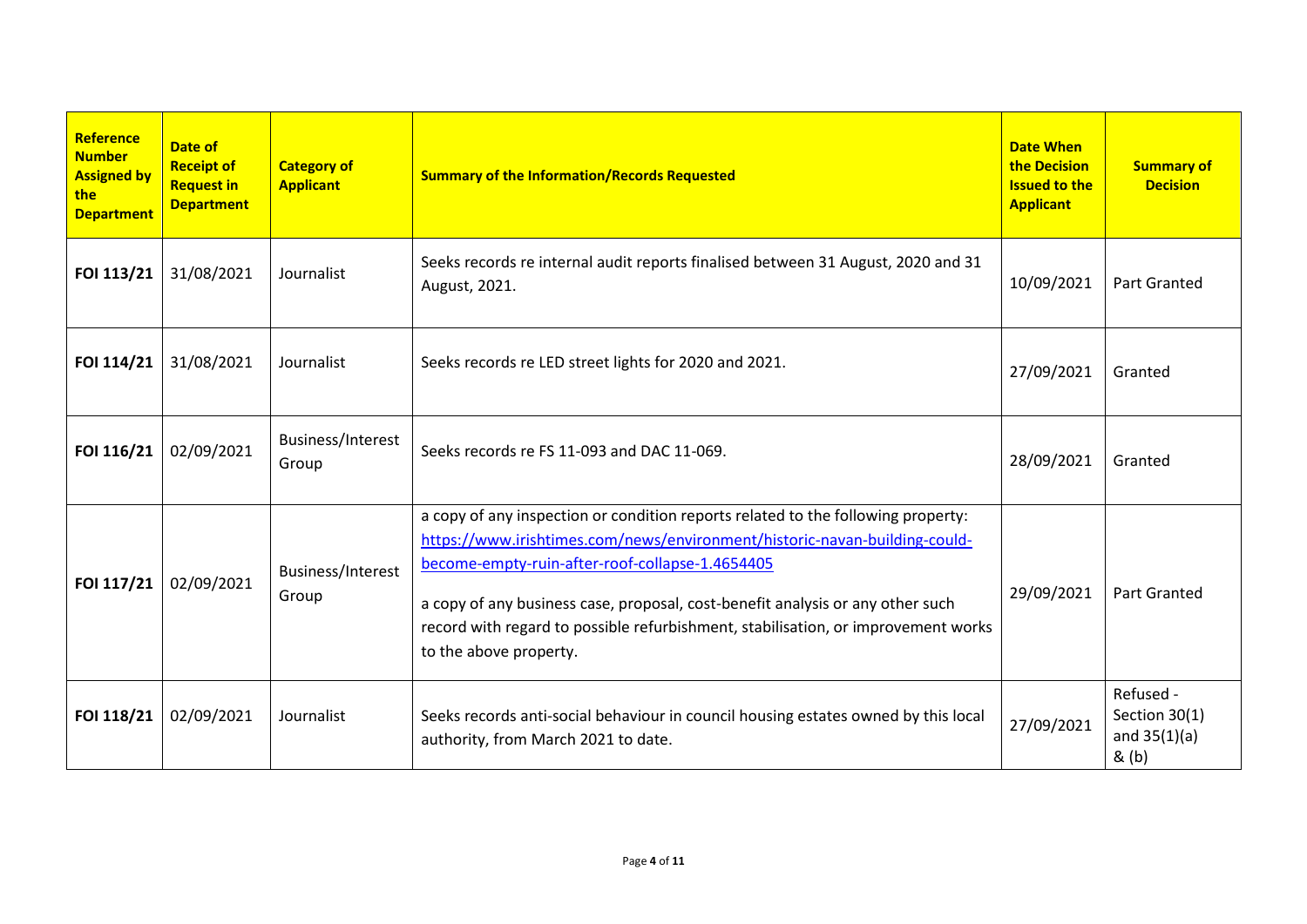| Reference<br><b>Number</b><br><b>Assigned by</b><br>the<br><b>Department</b> | Date of<br><b>Receipt of</b><br><b>Request in</b><br><b>Department</b> | <b>Category of</b><br><b>Applicant</b> | <b>Summary of the Information/Records Requested</b>                                                                                                                                                                                                                                                                                         | <b>Date When</b><br>the Decision<br><b>Issued to the</b><br><b>Applicant</b> | <b>Summary of</b><br><b>Decision</b> |
|------------------------------------------------------------------------------|------------------------------------------------------------------------|----------------------------------------|---------------------------------------------------------------------------------------------------------------------------------------------------------------------------------------------------------------------------------------------------------------------------------------------------------------------------------------------|------------------------------------------------------------------------------|--------------------------------------|
| FOI 119/21                                                                   | 07/09/2021                                                             | Journalist                             | A list of all artwork commissioned (defined as paintings and sculptures which the<br>council) and the cost associated with it, for each of the years, 2019, 2020, and the<br>first six months of 2021.<br>A list of all artwork purchased, and the cost associated, for each of the years, 2019,<br>2020, and the first six months of 2021. | 28/09/2021                                                                   | Granted                              |
| FOI 120/21                                                                   | 21/09/2021                                                             | Business/Interest<br>Group             | Seeks records re grant of planning permission to Eirgrid by An Bord Pleanála 2016<br>for the construction of the North South Interconnector project (PL02.VA0017)<br>from 21st September 2020 until 20th September 2021.                                                                                                                    | 18/10/2021                                                                   | Granted                              |
| FOI 121/21                                                                   | 24/09/2021                                                             | Other                                  | Seeks records re Meath County Councils gender balance (excluding Office Staff)<br>with regard to all full time employed staff.                                                                                                                                                                                                              | 22/10/2021                                                                   | Granted                              |
| FOI 123/21                                                                   | 28/09/2021                                                             | Other                                  | Seeks records re the volume of visible litter relating to nitrous oxide use collected<br>by county council staff/bins in 2010-2020                                                                                                                                                                                                          | 05/10/2021                                                                   | Refused -<br>Section $15(1)(a)$      |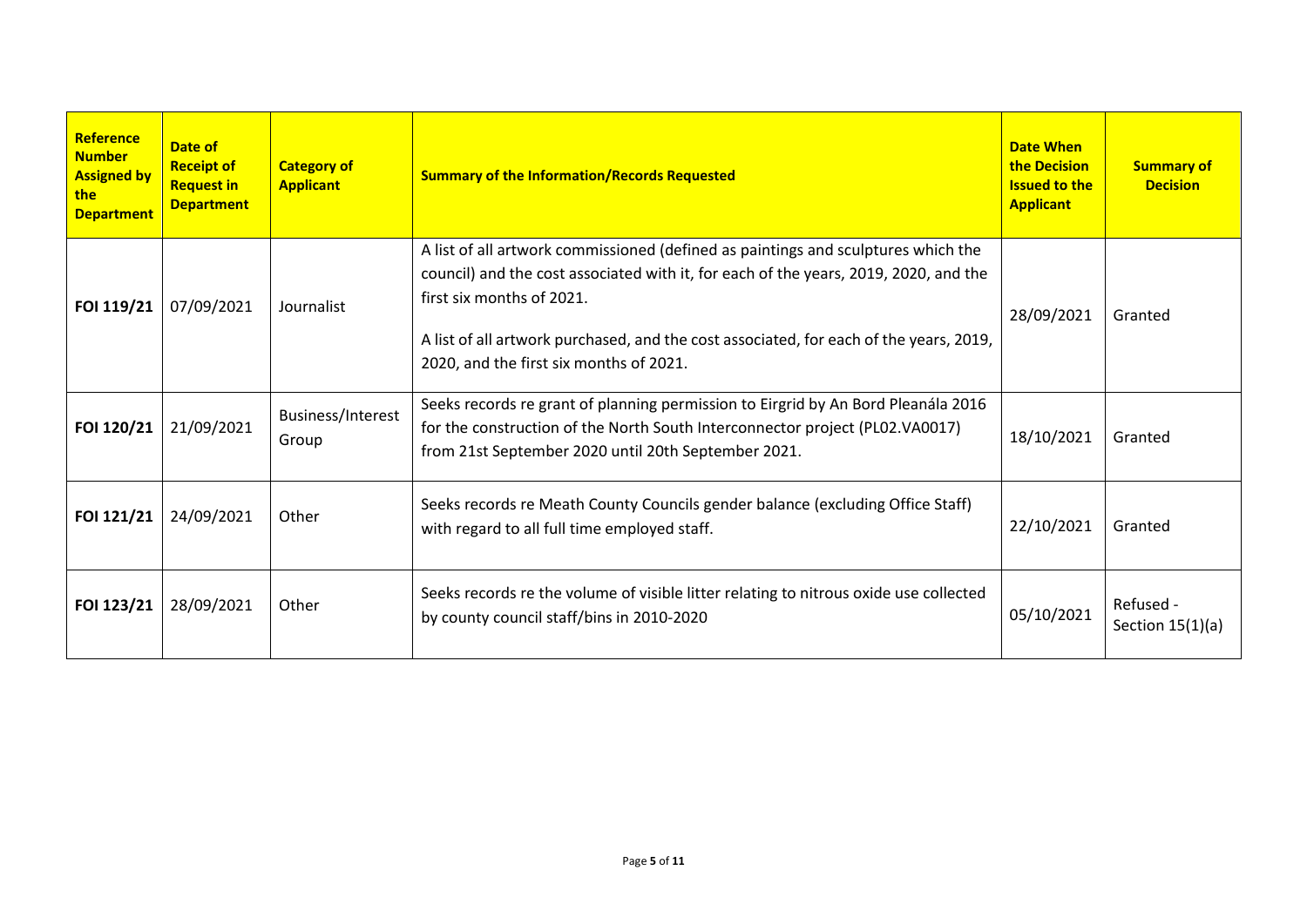| Reference<br><b>Number</b><br><b>Assigned by</b><br>the<br><b>Department</b> | Date of<br><b>Receipt of</b><br><b>Request in</b><br><b>Department</b> | <b>Category of</b><br><b>Applicant</b> | <b>Summary of the Information/Records Requested</b>                                                                                                                                                                                                                                                                                                                                                                                                                                                                                                                    | <b>Date When</b><br>the Decision<br><b>Issued to the</b><br><b>Applicant</b> | <b>Summary of</b><br><b>Decision</b> |
|------------------------------------------------------------------------------|------------------------------------------------------------------------|----------------------------------------|------------------------------------------------------------------------------------------------------------------------------------------------------------------------------------------------------------------------------------------------------------------------------------------------------------------------------------------------------------------------------------------------------------------------------------------------------------------------------------------------------------------------------------------------------------------------|------------------------------------------------------------------------------|--------------------------------------|
| FOI 124/21                                                                   | 28/09/2021                                                             | Journalist                             | Seeks letters and notices issued from 29/09/2019 to 29/09/2021 from Building<br>Control in Meath County Council to Meath Fire service relating to fire safety<br>issues, fire safety defects and fire safety concerns in residential units that are<br>currently occupied.<br>Seeks letters and notices issued from 29/09/2019 to 29/09/2021 from Building<br>Control in Meath County Council to Residential Management companies relating<br>to fire safety issues, fire safety defects and fire safety concerns in residential units<br>that are currently occupied. | 13/10/2021                                                                   | Refused -<br>Section $15(1)(a)$      |
| FOI 125/21                                                                   | 30/09/2021                                                             | Business/Interest<br>Group             | Seeks records re FS3074 and FS3075.                                                                                                                                                                                                                                                                                                                                                                                                                                                                                                                                    | 08/10/2021                                                                   | Granted                              |
| FOI 127/21                                                                   | 06/10/2021                                                             | Journalist                             | • A record of the total number of residential units owned by the local authority on<br>October 1, 2021.<br>• A record of the number of residential units in the possession of the local<br>authority that were vacant/not being used by tenant(s)/occupants on October 1,<br>2021.<br>• A record of the number of residential units being let/leased to the local<br>authority.                                                                                                                                                                                        | 03/11/2021                                                                   | Granted                              |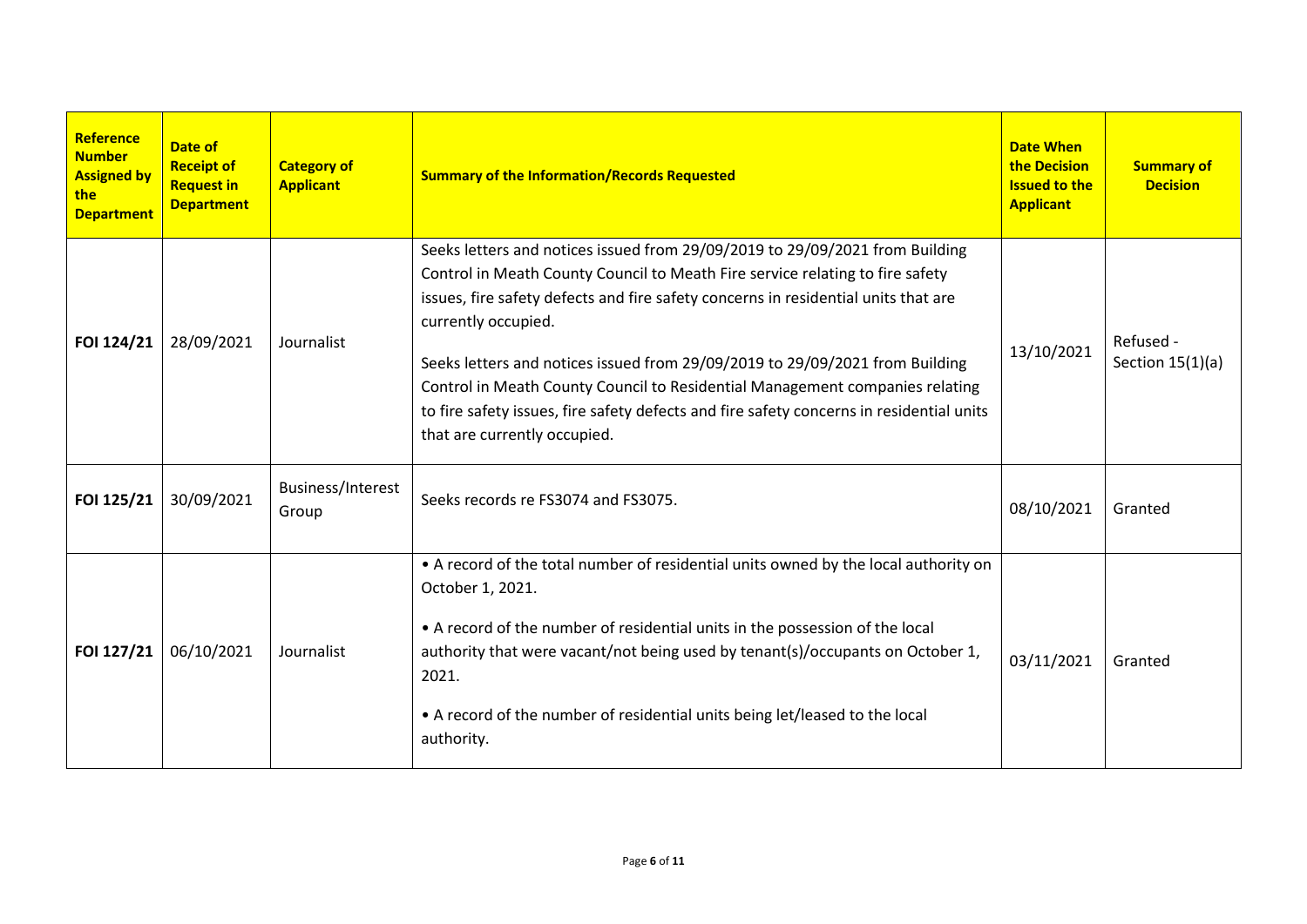| Reference<br><b>Number</b><br><b>Assigned by</b><br>the<br><b>Department</b> | Date of<br><b>Receipt of</b><br><b>Request in</b><br><b>Department</b> | <b>Category of</b><br><b>Applicant</b> | <b>Summary of the Information/Records Requested</b>                                                                                                                                                                                                                                                        | <b>Date When</b><br>the Decision<br><b>Issued to the</b><br><b>Applicant</b> | <b>Summary of</b><br><b>Decision</b> |
|------------------------------------------------------------------------------|------------------------------------------------------------------------|----------------------------------------|------------------------------------------------------------------------------------------------------------------------------------------------------------------------------------------------------------------------------------------------------------------------------------------------------------|------------------------------------------------------------------------------|--------------------------------------|
| FOI 128/21                                                                   | 07/10/2021                                                             | Other                                  | Seeks records re traffic counts.                                                                                                                                                                                                                                                                           | 15/11/2021                                                                   | Part Granted                         |
| FOI 130/21                                                                   | 13/10/2021                                                             | Journalist                             | 1. Planning permissions approved by the council for the building of a new data<br>centre or the conversion of a pre-existing premises to a data centre from 2015 to<br>present.<br>2. Complaints received by the council relating to data centres in 2020 and to date<br>in 2021 and the responses issued. | 15/11/2021                                                                   | Refused -<br>Section $15(1)(d)$      |
| FOI 131/21                                                                   | 14/10/2021                                                             | Journalist                             | Seeks records re amount of money spent on street cleaning and removing litter<br>since January 2021 to date.                                                                                                                                                                                               | 28/10/2021                                                                   | Granted                              |
| FOI 132/21                                                                   | 18/10/2021                                                             | Business/Interest<br>Group             | Seeks records re Meath County Council Development Plan 2021-2027 (the<br>"Development Plan") - lands located on Navan Road, Kells.                                                                                                                                                                         | 15/11/2021                                                                   | Refused -<br>Section $15(1)(d)$      |
| FOI 133/21                                                                   | 18/10/2021                                                             | Business/Interest<br>Group             | Seeks records submitted by Urban Life in relation to a Taking in Charge Application<br>for Dun Eimear estate, Eastham Road, Bettystown.                                                                                                                                                                    | 15/11/2021                                                                   | Refused -<br>Section $36(1)(b)$      |
| FOI 134/21                                                                   | 19/10/2021                                                             | Business/Interest<br>Group             | Seeks records re fire safety certificate file FS29.                                                                                                                                                                                                                                                        | 15/11/2021                                                                   | Granted                              |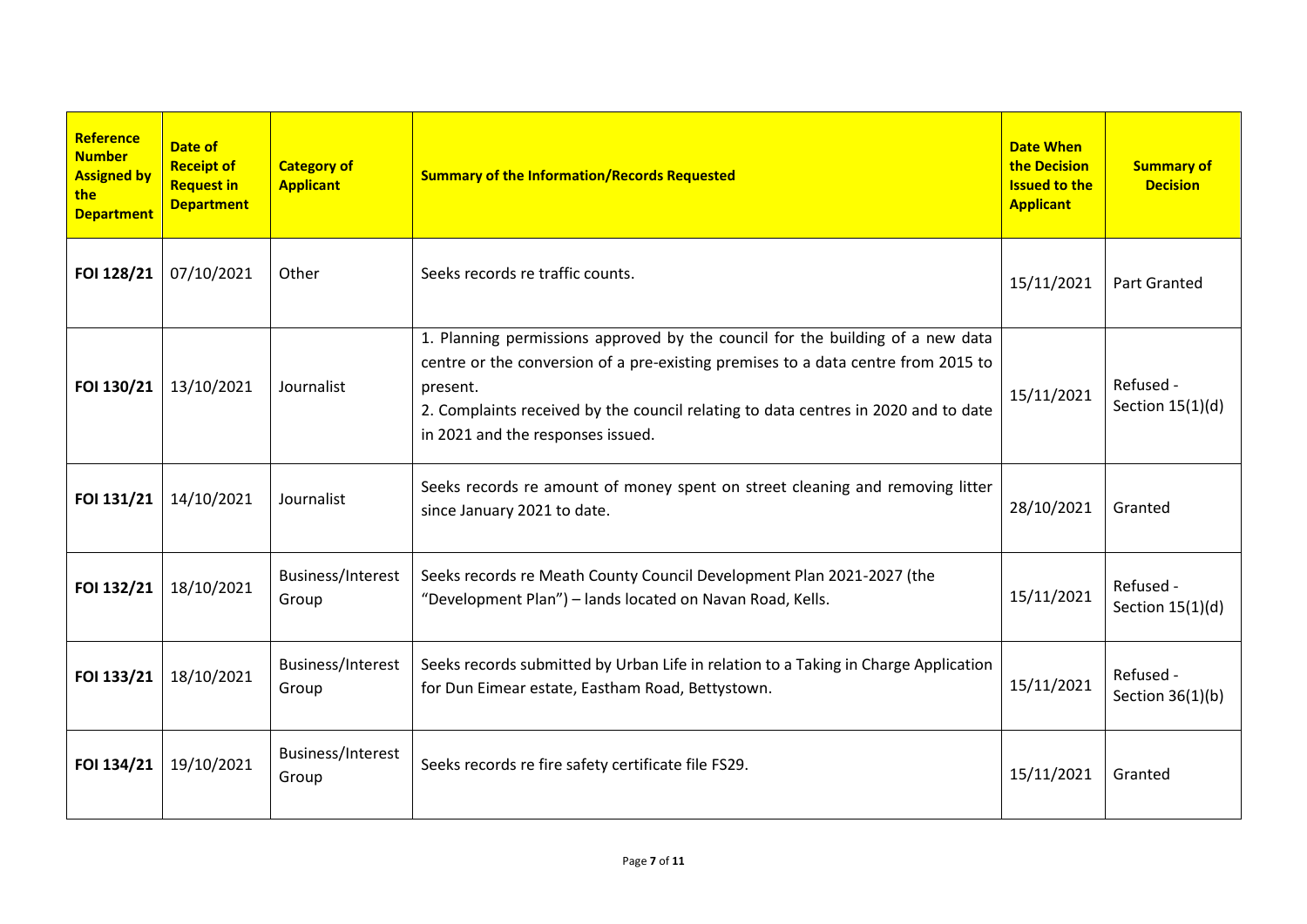| Reference<br><b>Number</b><br><b>Assigned by</b><br>the<br><b>Department</b> | Date of<br><b>Receipt of</b><br><b>Request in</b><br><b>Department</b> | <b>Category of</b><br><b>Applicant</b> | <b>Summary of the Information/Records Requested</b>                                                                                                 | <b>Date When</b><br>the Decision<br><b>Issued to the</b><br><b>Applicant</b> | <b>Summary of</b><br><b>Decision</b> |
|------------------------------------------------------------------------------|------------------------------------------------------------------------|----------------------------------------|-----------------------------------------------------------------------------------------------------------------------------------------------------|------------------------------------------------------------------------------|--------------------------------------|
| FOI 135/21                                                                   | 19/10/2021                                                             | Business/Interest<br>Group             | Seeks records re FS02091.                                                                                                                           | 15/11/2021                                                                   | Granted                              |
| FOI 137/21                                                                   | 21/10/2021                                                             | Other                                  | Findings on investigations regarding illegal waste dumping by construction<br>companies in the last 10 years.                                       | 29/11/2021                                                                   | Refused -<br>Section $15(1)(b)$      |
| FOI 138/21                                                                   | 21/10/2021                                                             | Journalist                             | Seeks records re Councillor Ethics Breach in 2020.                                                                                                  | 10/11/2021                                                                   | <b>Part Granted</b>                  |
| FOI 141/21                                                                   | 28/10/2021                                                             | Journalist                             | From 2016-2020, I am seeking copies of all purchase orders/invoices concerning 2<br>companies                                                       | 24/11/2021                                                                   | Part Granted                         |
| FOI 142/21                                                                   | 29/10/2021                                                             | Other                                  | Seeks records re Housing Aid Grant for Older People (guidance/rules/<br>documentation used/available to council staff when assessing applications). | 25/11/2021                                                                   | <b>Part Granted</b>                  |
| FOI 143/21                                                                   | 02/11/2021                                                             | Other                                  | Seeks records re Rumble strips/yellow bar markings on R148 Enfield Outer Relief.                                                                    | 29/11/2021                                                                   | Refused-<br>Section $15(1)(a)$       |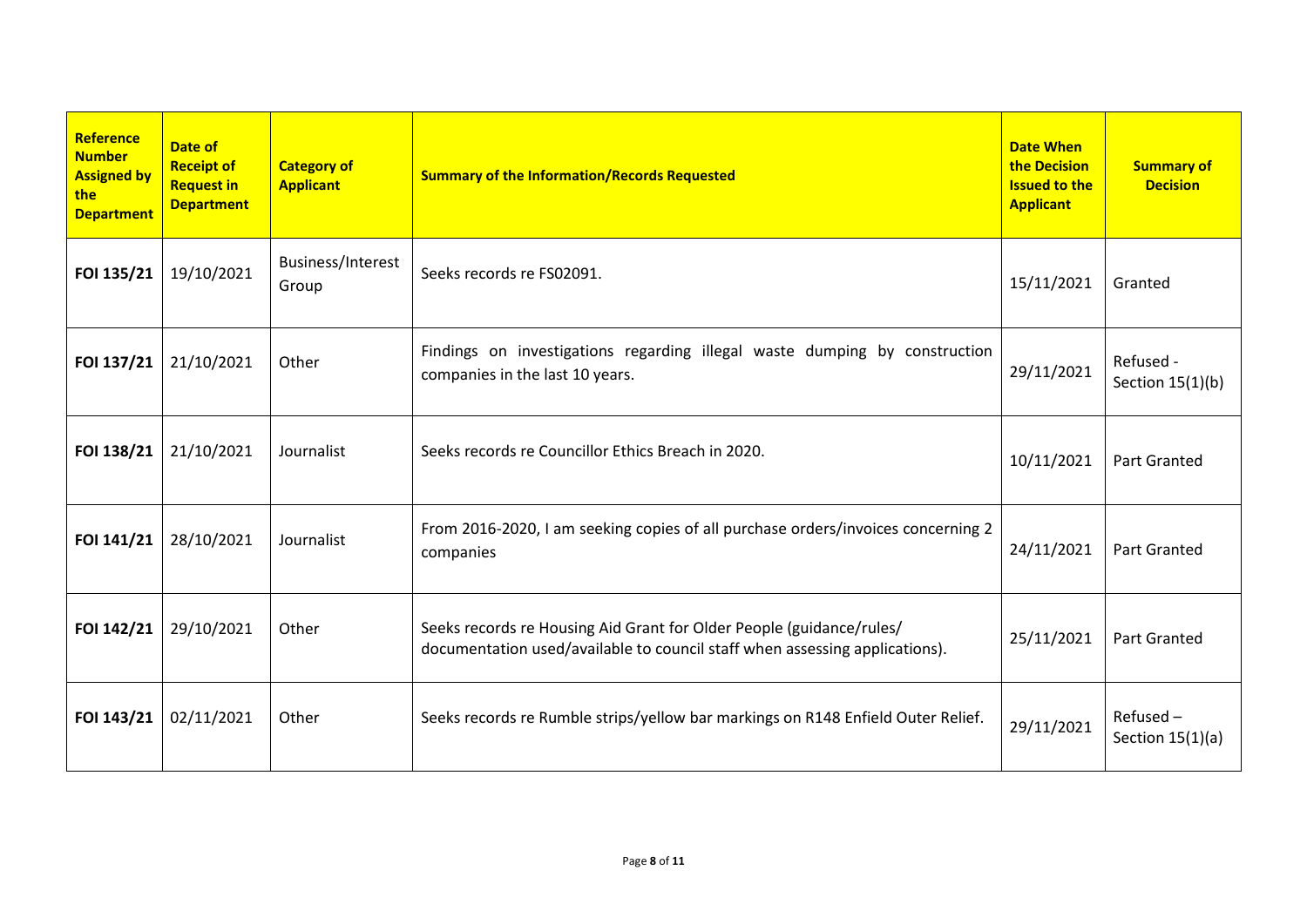| <b>Reference</b><br><b>Number</b><br><b>Assigned by</b><br>the l<br><b>Department</b> | Date of<br><b>Receipt of</b><br><b>Request in</b><br><b>Department</b> | <b>Category of</b><br><b>Applicant</b> | <b>Summary of the Information/Records Requested</b>                                                                                                                                                                                                                                                                                                                                                                                                                                                                                                                                                                                                                                                                                                                                                                                      | <b>Date When</b><br>the Decision<br><b>Issued to the</b><br><b>Applicant</b> | <b>Summary of</b><br><b>Decision</b> |
|---------------------------------------------------------------------------------------|------------------------------------------------------------------------|----------------------------------------|------------------------------------------------------------------------------------------------------------------------------------------------------------------------------------------------------------------------------------------------------------------------------------------------------------------------------------------------------------------------------------------------------------------------------------------------------------------------------------------------------------------------------------------------------------------------------------------------------------------------------------------------------------------------------------------------------------------------------------------------------------------------------------------------------------------------------------------|------------------------------------------------------------------------------|--------------------------------------|
| FOI 145/21                                                                            | 01/11/2021                                                             | Other                                  | Seeks information in relation to the Local Government (Water Pollution) Acts,<br>1997 to 2007 and S.I. No. 605/2017 - European Union (Good Agricultural Practice<br>for Protection of Waters) Regulations 2017 (or as amended) and Nitrates Directive<br>(91/676/EEC) (or as amended).<br>Seeks records relating to exemptions previously granted for the non-<br>implementation/application of the 50m buffer distance (to a well/borehole).<br>Seeks records relating to the placing of composted heap of organic manure in a<br>field (within 50 metres of a borehole/well).<br>Seeks records relating to exceptional research specifically the non application of<br>the buffer zones<br>All relevant records in relation to previous exceptions granted where the 50m<br>buffer distance (to a well/borehole) has not been applied. | 24/11/2021                                                                   | $Refused -$<br>Section $15(1)(a)$    |
| FOI 147/21                                                                            | 10/11/2021                                                             | Business/Interest<br>Group             | Seeks records re "Maynooth Environs", Maynooth Transfer Pipeline.                                                                                                                                                                                                                                                                                                                                                                                                                                                                                                                                                                                                                                                                                                                                                                        | 07/12/2021                                                                   | $Refused -$<br>Section $15(1)(d)$    |
| FOI 148/21                                                                            | 15/11/2021                                                             | Business/Interest<br>Group             | Seeks records re FS8/99 and FS/12060.                                                                                                                                                                                                                                                                                                                                                                                                                                                                                                                                                                                                                                                                                                                                                                                                    | 09/12/2021                                                                   | Granted                              |
| FOI 149/21                                                                            | 15/11/2021                                                             | Business/Interest<br>Group             | Seeks records re Fire Safety Certificate Reference Number FS20/96                                                                                                                                                                                                                                                                                                                                                                                                                                                                                                                                                                                                                                                                                                                                                                        | 09/12/2021                                                                   | Granted                              |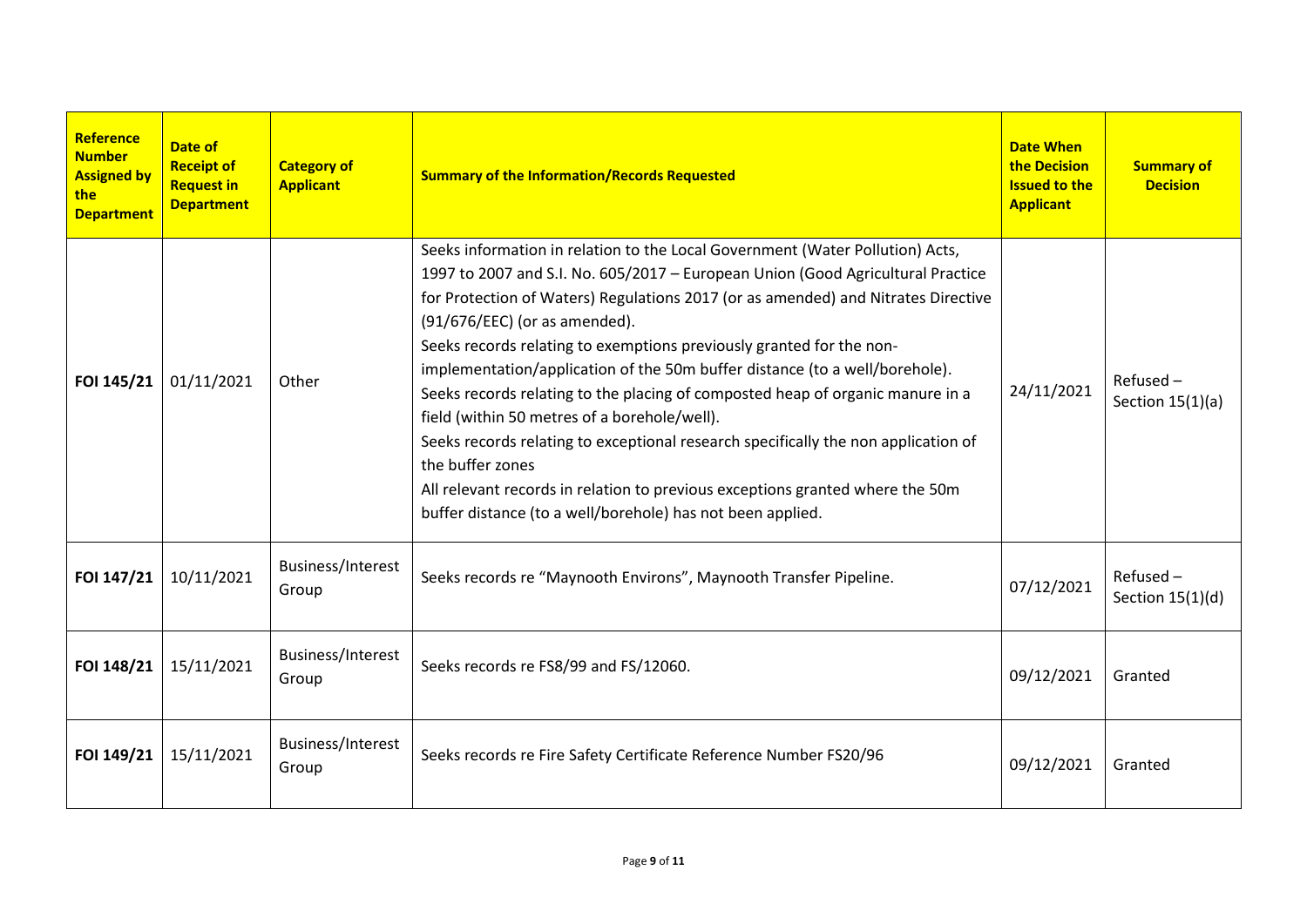| Reference<br><b>Number</b><br><b>Assigned by</b><br>the<br><b>Department</b> | Date of<br><b>Receipt of</b><br><b>Request in</b><br><b>Department</b> | <b>Category of</b><br><b>Applicant</b> | <b>Summary of the Information/Records Requested</b>                                                                                                                                                                                                                                            | <b>Date When</b><br>the Decision<br><b>Issued to the</b><br><b>Applicant</b> | <b>Summary of</b><br><b>Decision</b>                   |
|------------------------------------------------------------------------------|------------------------------------------------------------------------|----------------------------------------|------------------------------------------------------------------------------------------------------------------------------------------------------------------------------------------------------------------------------------------------------------------------------------------------|------------------------------------------------------------------------------|--------------------------------------------------------|
| FOI 152/21                                                                   | 17/11/2021                                                             | Journalist                             | Seeks records re the rezoning of lands at Liscarton.                                                                                                                                                                                                                                           | 14/12/2021                                                                   | <b>Part Granted</b>                                    |
| FOI 153/21                                                                   | 17/11/2021                                                             | Business/Interest<br>Group             | Seeks records re FS/13030.                                                                                                                                                                                                                                                                     | 14/12/2021                                                                   | Refused -<br>Section $36(1)(b)$                        |
| FOI 154/21                                                                   | 29/11/2021                                                             | Business/Interest<br>Group             | Seeks all information, records and documentation in the possession of the local<br>authority that includes 15 corporate entities associated with Meath County<br>Council's Part 8 Planning application process for the Maynooth Outer Orbital<br>Route (MOOR) between the years 2019 and 2021. | 30/12/2021                                                                   | Refused -<br>Section $15(1)(d)$                        |
| FOI 155/21                                                                   | 30/11/2021                                                             | Other                                  | Seeks records re FS 4/98.                                                                                                                                                                                                                                                                      | 22/12/2021                                                                   | Granted                                                |
| FOI 156/21                                                                   | 02/12/2021                                                             | Business/Interest<br>Group             | Seeks records re Fire Safety Certificate Ref. No. FS4/94                                                                                                                                                                                                                                       | 22/12/2021                                                                   | Granted                                                |
| FOI 157/21                                                                   | 07/12/2021                                                             | Other                                  | Seeks records re Planning Warning Letters Ref: 21/148 and Ref: 21/203.                                                                                                                                                                                                                         | 22/12/2021                                                                   | Refused -<br>Section<br>$32(1)(a)(ii)$ and<br>35(1)(a) |